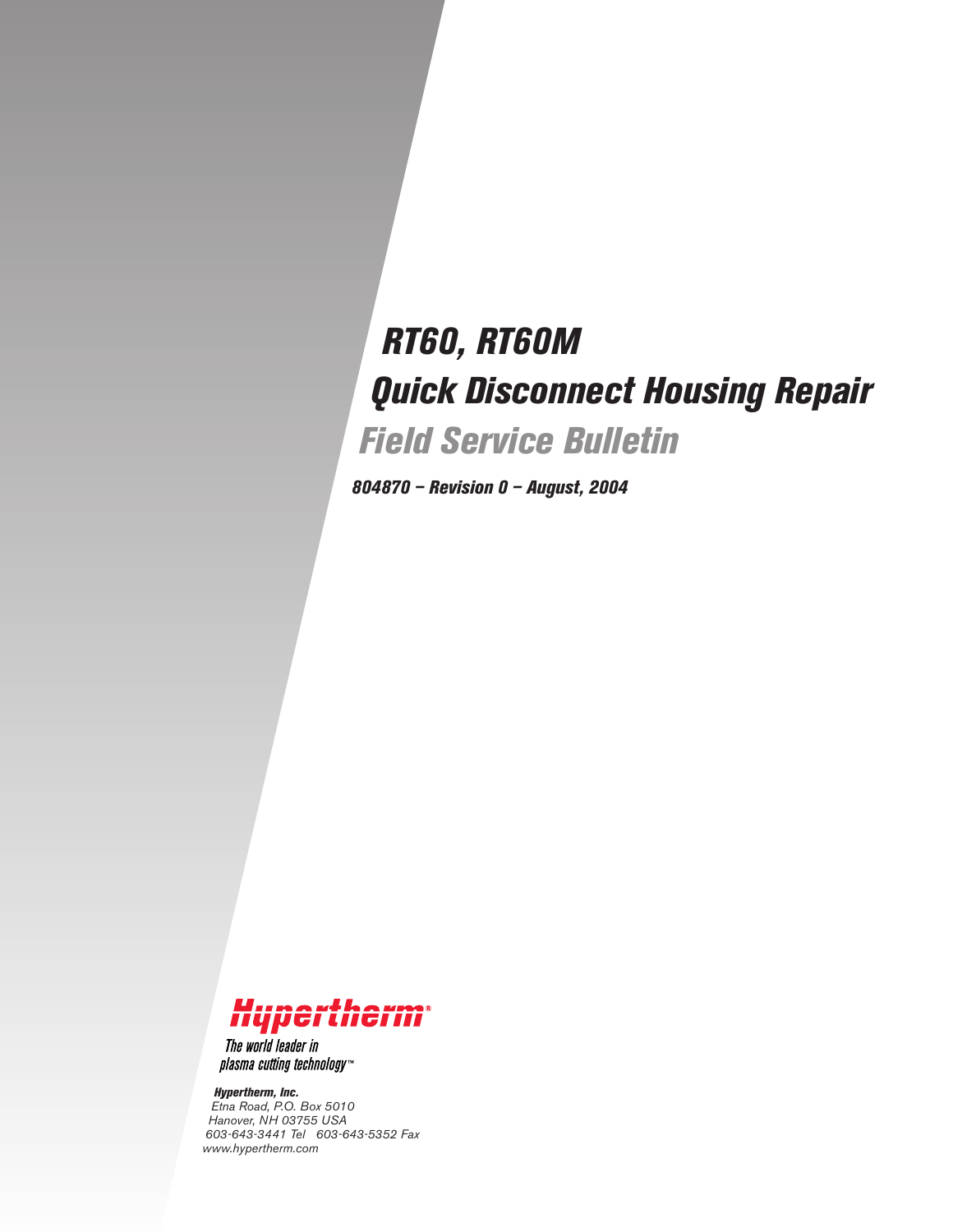

# **Introduction**

#### **Purpose**

Describes necessary steps to repair the quick disconnect housing on either the RT60 or RT60M torches.

#### **Tools and Materials Needed**

#2 Phillips screw driver 1/4" drill bit (machine torch only)

#### **Kit Contents**

#### **Kit 128926**

| Item | <b>Part Number</b> | <b>Description</b> | Qtv |
|------|--------------------|--------------------|-----|
|      | 004529             | Knob               |     |
| 2    | 004550             | Cap                | פ   |
| З    | 004762             | Socket holder      |     |
|      | 075339             | <b>Screws</b>      | 4   |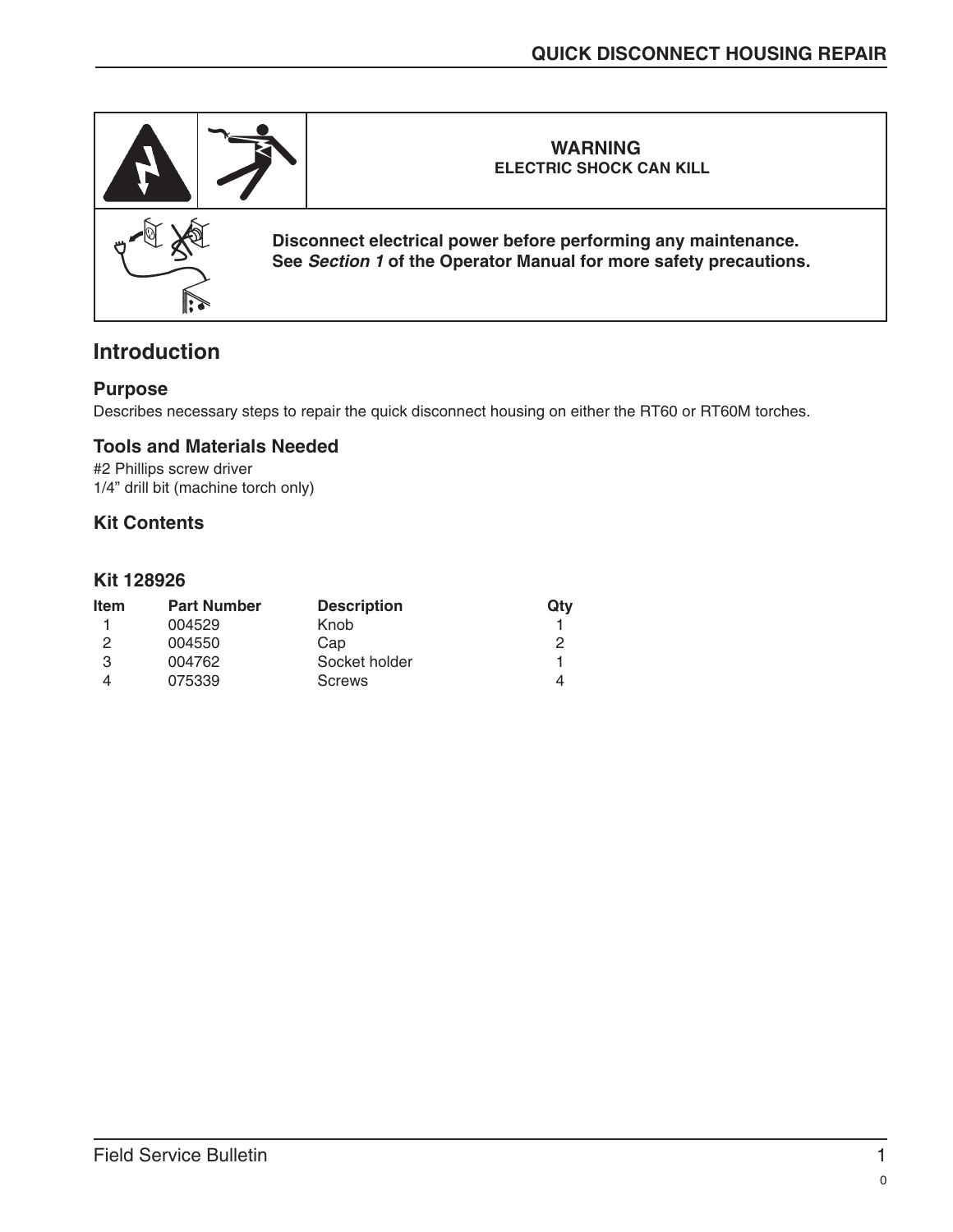# **Disassemble Quick Disconnect**<br>1. Disconnect power and remove torch lead

- Disconnect power and remove torch lead from power supply. See Section 3 of the Owner Manual.
- 2. Remove screws (4) from housing.
- 3. Discard screws (4), cap (2), knob, and socket holder. **Note:** Save o-ring for reuse.
- 4. Remove remote start lead (machine torch only) and save for reuse.

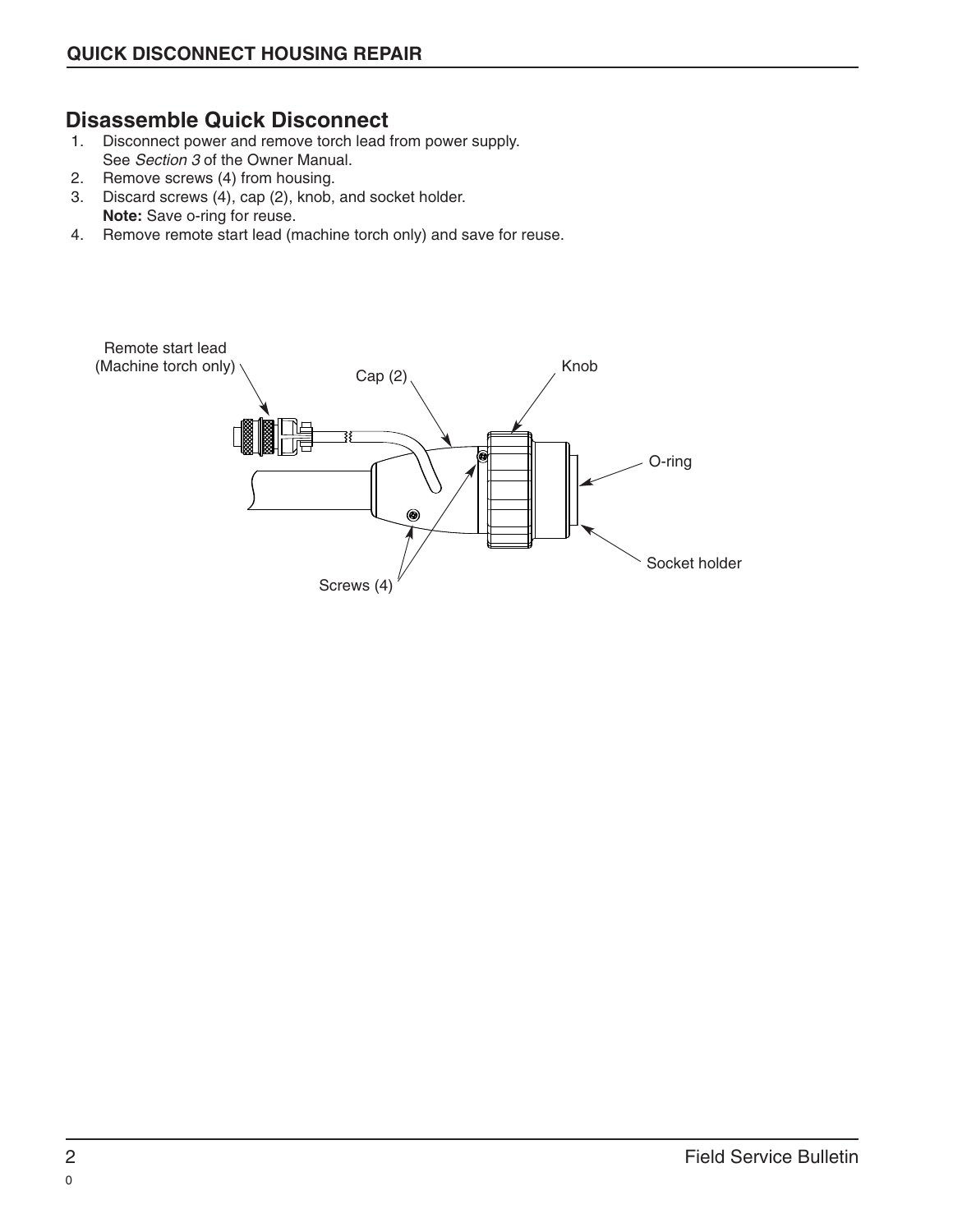## **Reassemble Quick Disconnect – Hand Torch**

- 1. Slide nut on to torch lead.
- 2. Align socket holder so that the pilot arc contact (red wire) is on top near the key way.
- 3. Install caps (2) and secure with screws (4). **Note:** Verify that the wires will not be pinched in the cap.
- 4. Connect torch lead to power supply and connect power. See Section 3 of the Owner Manual
- 5. Verify that the cap sensor works properly.
	- 1. Turn On the power supply without consumables installed.
	- 2. Torch Cap and Fault LEDs should illuminate.
	- 3. Turn Off the power supply.
	- 4. Install consumables.

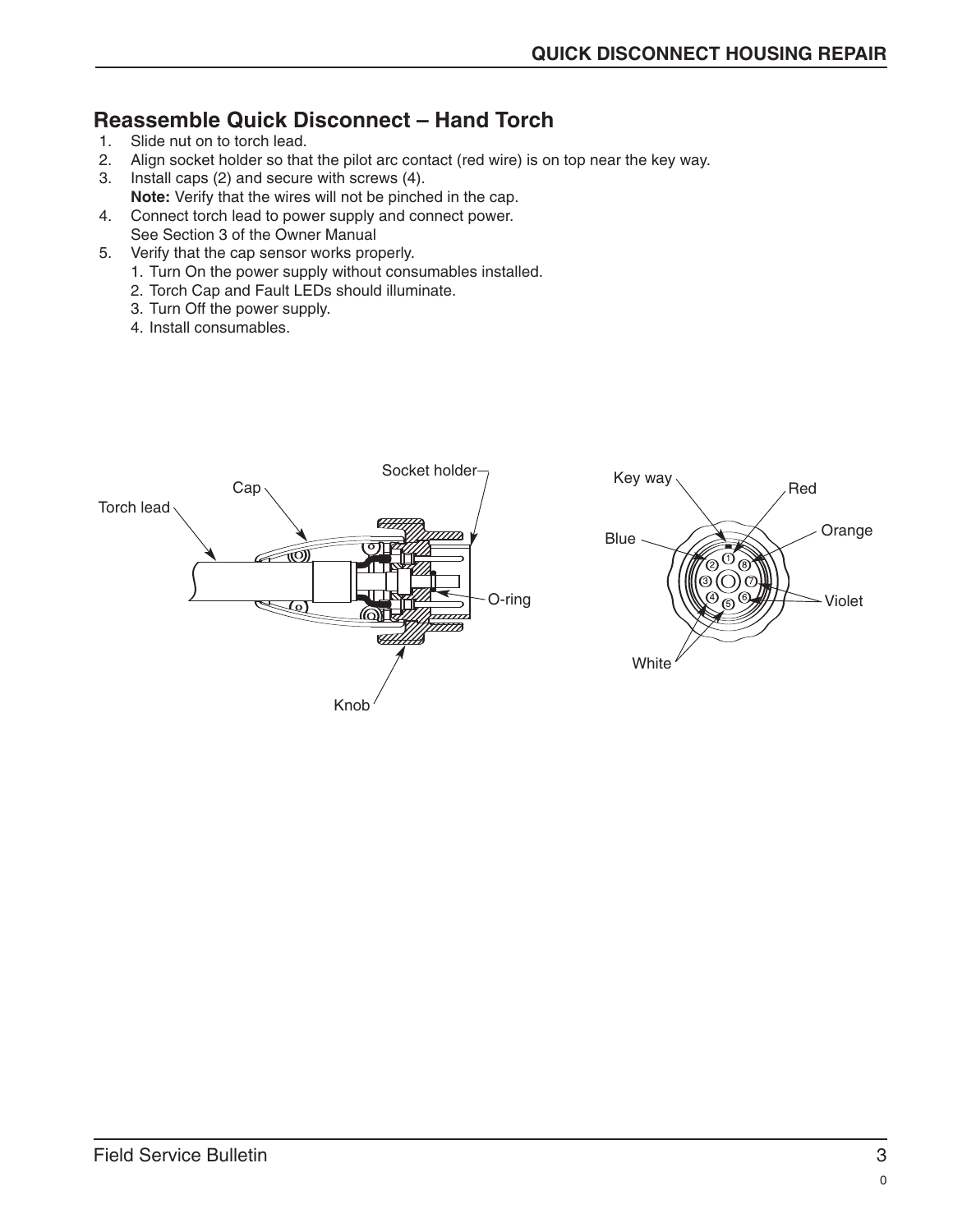### **Reassemble Quick Disconnect – Machine Torch**

- 1. Drill a 1/4" hole through the center of one cap as shown.
- 2. Route remote start lead through hole.



- 3. Slide nut on to torch lead.
- 4. Align socket holder so that thepilot arc contact (red wire) is on top near the key way.
- 5. Install upper caps (2) and secure with screws (4). **Note:** Verify that the wires will not be pinched in the cap.
- 6. Connect torch lead to power supply and connect power. See Section 3 of the Owner Manual
- 7. Verify that the cap sensor works properly.
	- 1. Turn On the power supply without consumables installed.
	- 2. Torch Cap and Fault LEDs should illuminate.
	- 3. Turn Off the power supply.
	- 4. Install consumables.